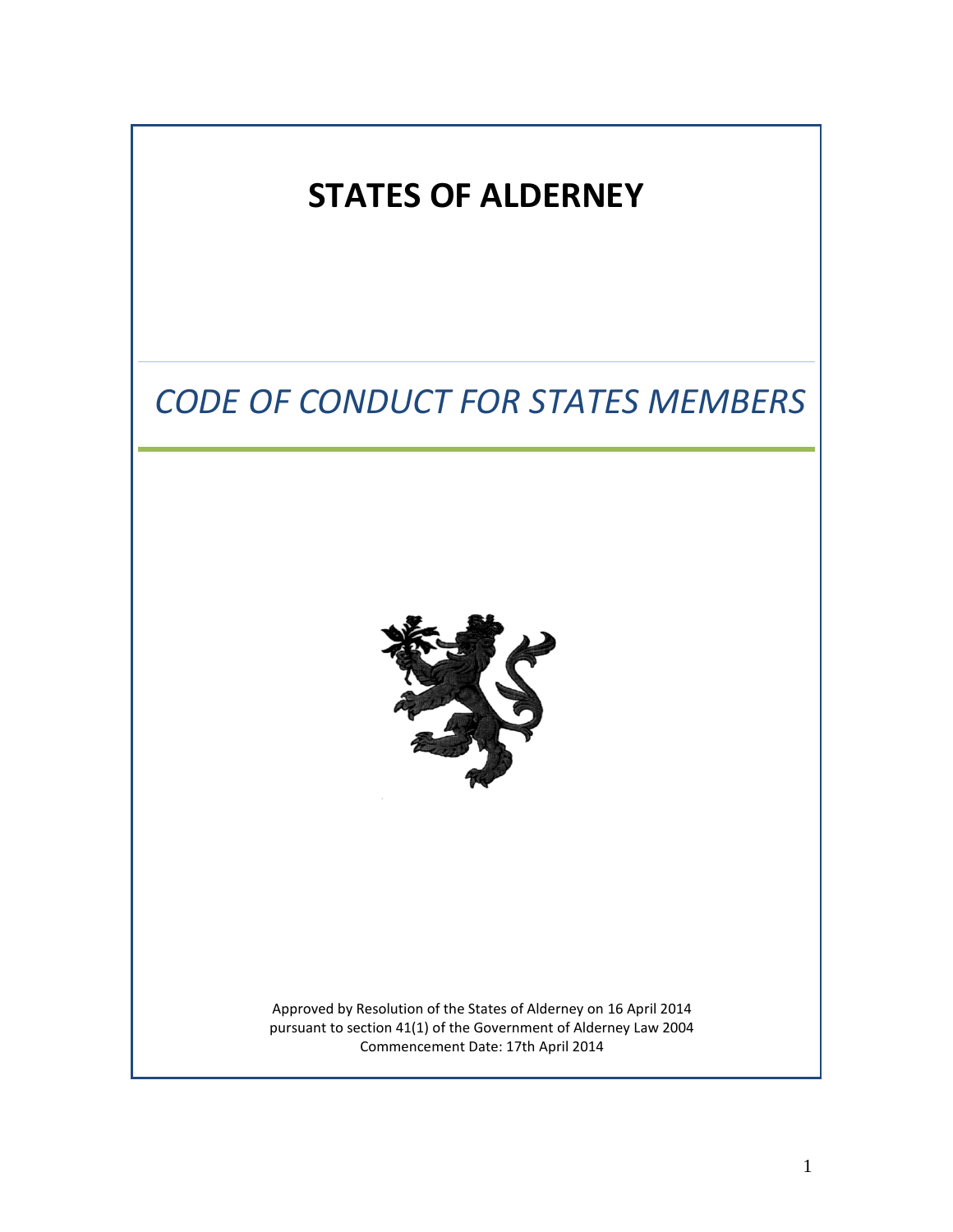#### **Contents**

| Part IV Procedure for considering complaints concerning Members Conduct 9    |
|------------------------------------------------------------------------------|
| Part V Procedure for considering complaints concerning Abuse of Privilege 10 |
|                                                                              |
|                                                                              |
|                                                                              |
|                                                                              |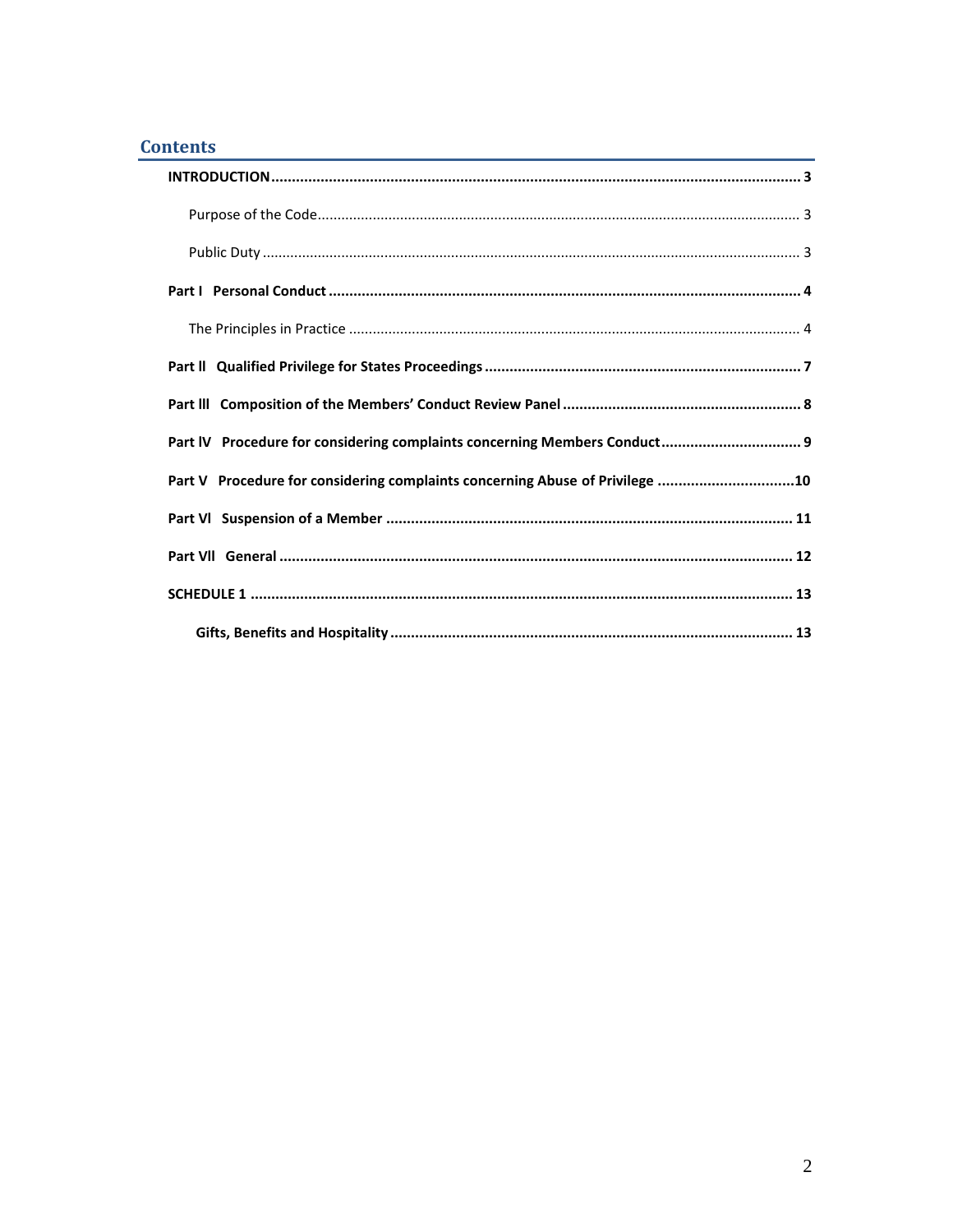# **INTRODUCTION**

## **Purpose of the Code**

1. The purpose of the Code of Conduct is to assist the elected President and Members of the States of Alderney (hereinafter referred to as "Members" and the "States") in the discharge of their obligations to the States, the electorate and the population of Alderney. All Members are required to comply with the provisions of this code in all aspects of their public life. Whilst it does not seek to regulate what Members do in their purely private and personal lives they must, however, be aware that some private and personal matters may impinge on their public roles.

# **Public Duty**

- 2. Members, before entering office, take an oath or affirm allegiance to be faithful and bear true allegiance to Her Majesty the Queen, her heirs and successors, according to law. (Section 36(1) of the Government of Alderney Law 2004). They also take an oath of office or make an affirmation in which they promise that "well and faithfully" they will perform the duties attaching to membership of the States of Alderney.
- 3. The primary duty of Members is to act in the public interest. In so doing Members have a duty on all occasions to act in accordance with their oaths, and in accordance with the public trust placed in them.
- 4. Members have a duty to respect the rule of law and the administration of justice. In this context "law" includes such international law and treaty obligations as are for the time being applicable.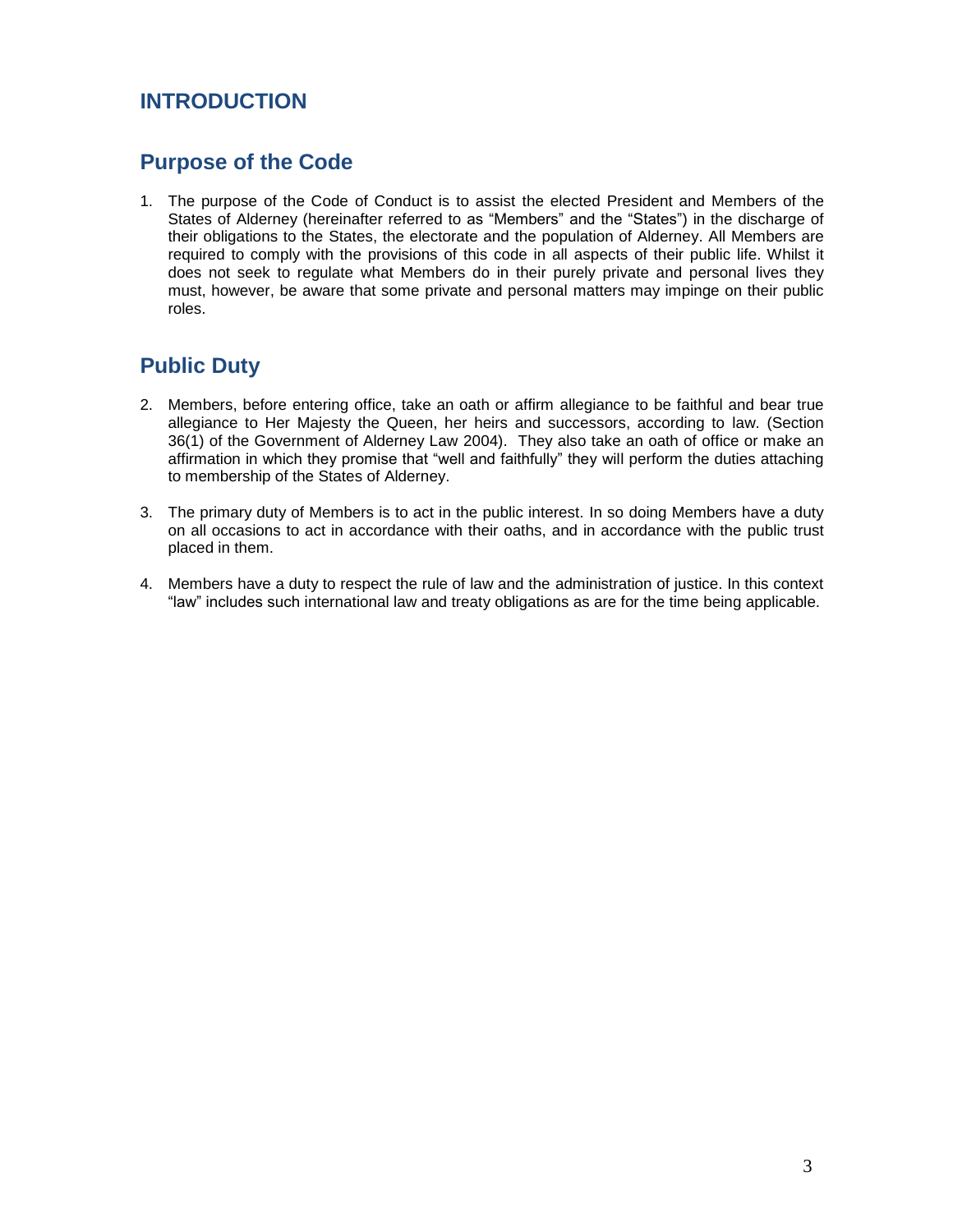# **PART I**

# **Personal Conduct**

5. Members shall observe the following general principles of conduct for holders of public office

#### **Selflessness**

Members shall take decisions solely in terms of the public interest. They shall not do so in order to gain financial or other material benefits for themselves, their family or friends, their business associates or any voluntary or charitable organisation with which they are involved.

#### **Integrity**

Members shall not place themselves under any financial or other obligation to outside individuals or organisations that might influence them in the performance of their official duties.

#### **Objectivity**

In carrying out public business, including making public appointments, awarding contracts, or recommending individuals for rewards and benefits, Members shall make choices on merit.

#### **Accountability**

Members are accountable for their decisions and actions to the States and the public and must submit themselves to whatever scrutiny is appropriate to their office.

#### **Openness**

Members shall be as open as possible about all decisions and actions that they take and must not knowingly deceive or mislead. They shall give reasons for their decisions and restrict information only when the wider public interest, or statutory provision, clearly demand.

#### **Honesty**

Members have a duty to declare any private interests relating to their public duties and to take steps to resolve any conflicts arising in a way that protects the public interest as indicated in the States Rules of Procedure 2010 (as amended).

#### **Leadership**

Members shall promote and support these principles by leadership and example.

# **The Principles in Practice**

#### *Conflict between public and private interest*

6. Members shall base their conduct on a consideration of the public interest, avoid conflict between personal interest and the public interest and resolve any conflict between the two, at once, and in favour of the public interest.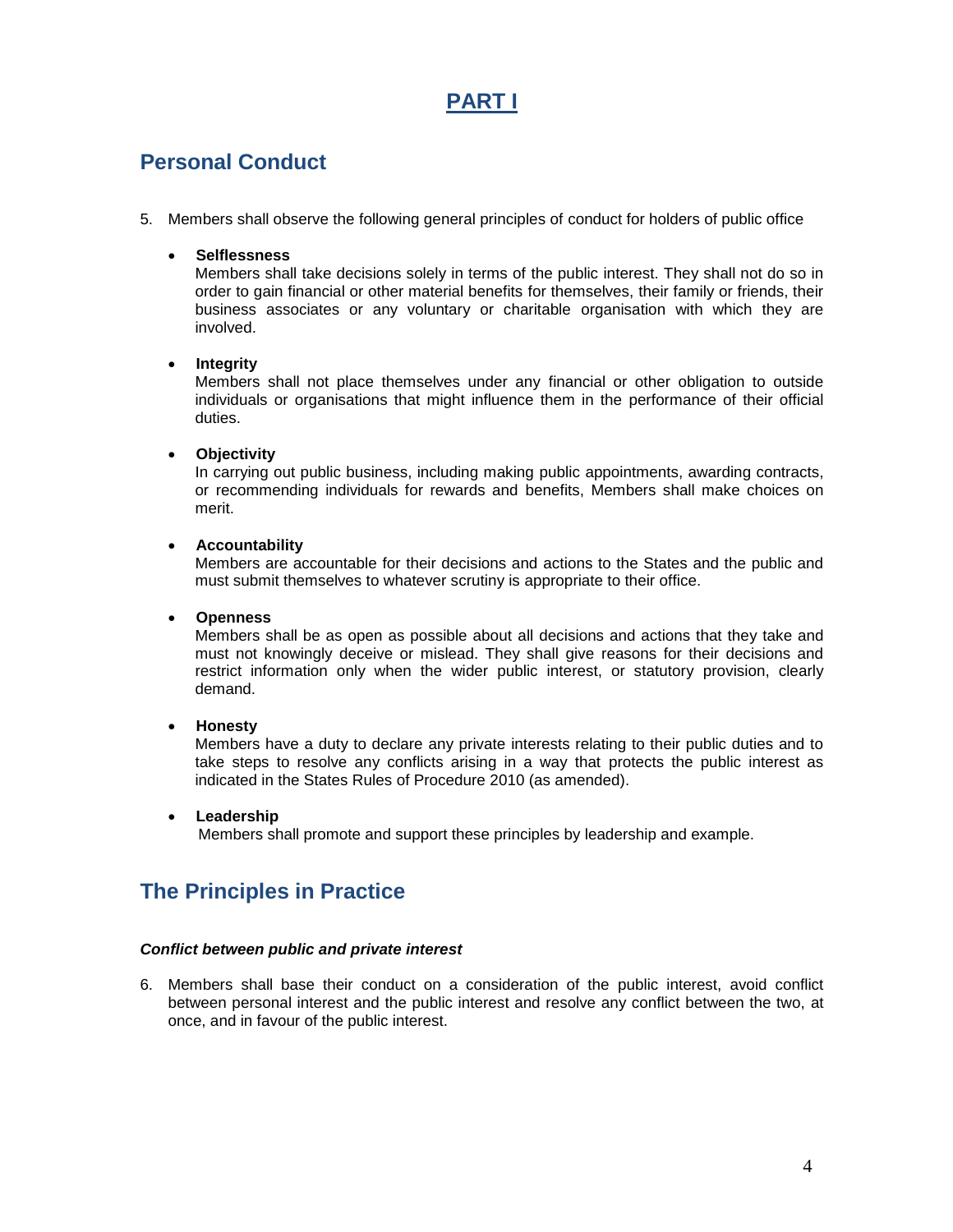#### *Members' Conduct*

- 7. Members shall at all times conduct themselves in a manner which will tend to maintain and strengthen the public's trust and confidence in the integrity of the States and never undertake any action which would bring the States, or its Members generally, into disrepute.
- 8. Members shall at all times treat other Members, civil servants and members of the public with respect and courtesy and without malice, notwithstanding the disagreements on issues and policy which are a normal part of the political process.

#### *Relationship with the Civil Service*

9. Members shall uphold the political impartiality of the Civil Service and shall not ask civil servants to act in a manner which would conflict with the Civil Service Code. Members should familiarize themselves with the contents of that Code. In reaching decisions they shall give fair consideration and due weight to informed and impartial advice from civil servants, as well as to other considerations and advice from other persons.

#### *Gifts and Hospitality*

- 10. The acceptance by a Member of a bribe to influence his or her conduct as a Member, including any fee, compensation or reward in connection with the promotion of, or opposition to, any matter submitted or intended to be submitted to the States, or any Department or Committee of the States, is contrary to law. (The Prevention of Crime (Bailiwick of Guernsey) Law 2003)
- 11. The acceptance of hospitality may be acceptable in appropriate circumstances as a means of effecting States' business. However, Members shall not accept gifts,hospitality or services that might appear to place the recipient under any form of obligation to the giver. In receiving any gift or hospitality Members should consider subjectively whether they would be prepared to justify acceptance to the public.
- 12. Members must comply with the detailed provisions regarding gifts and hospitality set out in Schedule 1 to this Code.

#### *Use of States facilities*

- 13. To avoid misrepresentation of the States and to avoid the improper use of States' assets, Members must not use any goods, services or facilities provided for the functioning of government
	- (a) for private purposes; nor
	- (b) except where generally available in accordance with published arrangements to all Members, for electoral purposes.

#### *Register and Declaration of Members' Interests*

14. Members must fulfill conscientiously the requirements of Rule 22 of the 'Rules of Procedure of the States of Alderney 2010 (as amended)' in respect of the registration of their interests in the Register of Members Interests and must always draw attention to any relevant and material interest in any proceedings of the States, its Departments or Committees.

(Rule 21 of the Rules of Procedure of the States of Alderney 2010 (as amended)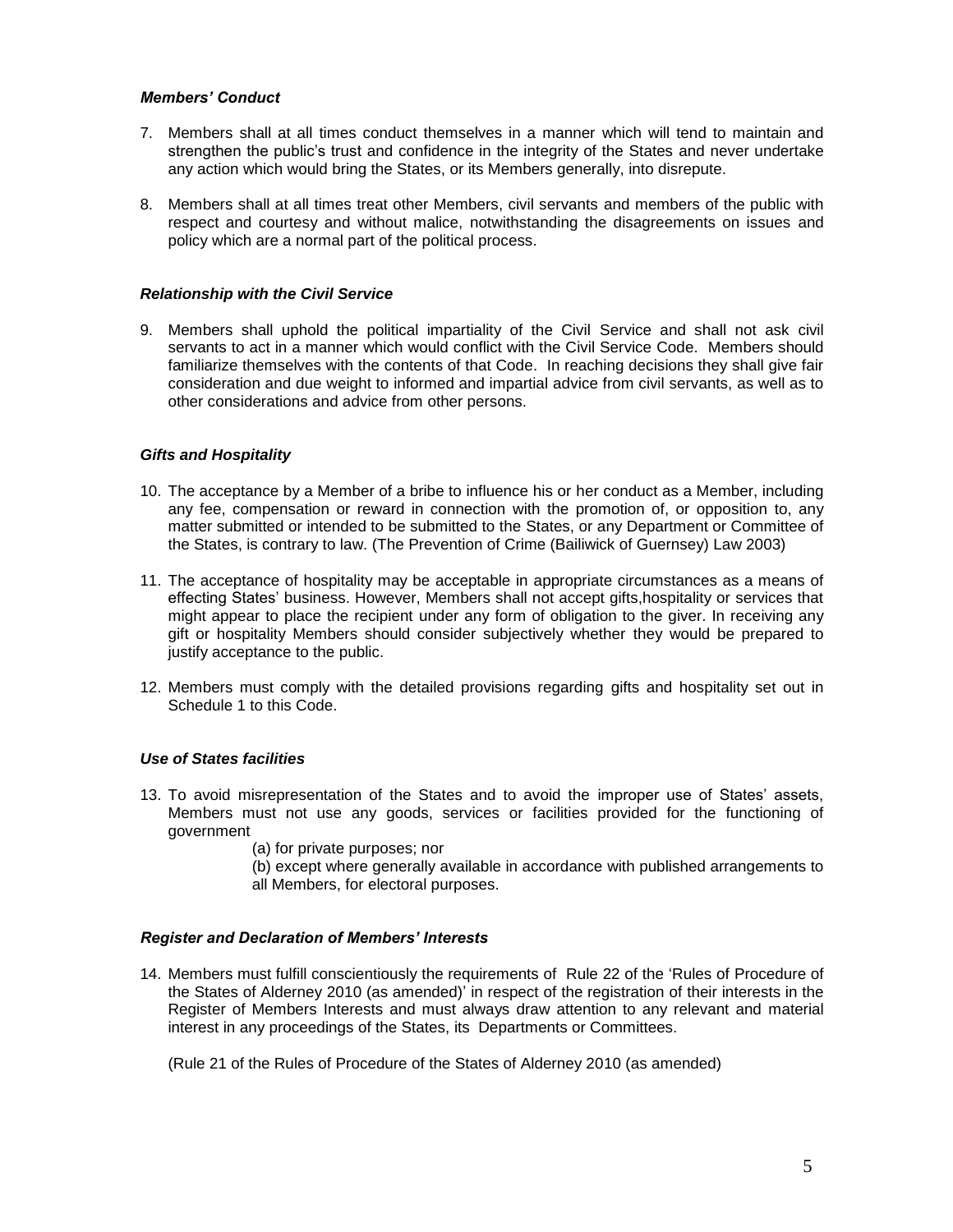15. In any activities with, or on behalf of, any organisation with which a Member has a financial relationship, including activities which may not be a matter of public record such as informal meetings and functions, he or she must always bear in mind the need to be open and frank with the President, Law Officers, fellow Members and officials.

#### *Payments from Third Parties*

16. Members must not accept, from a third party, any payment or gift in respect of their participation in any proceedings of the States, its Departments or Committees.

#### *Confidential Information*

- 17. Members must bear in mind that confidential information which they receive in the course of their duties may only be used in connection with those duties, and that such information must never be used for the purpose of financial gain or otherwise in their own personal interest or that of their families, friends, business associates, media or any voluntary or charitable organisation with which they are involved.
- 18. In addition, Members shall not disclose publicly, including the media, or to any third party, personal information about named individuals which they receive in the course of their duties, unless it is both lawful and clearly in the wider public interest to do so. Members must, at all times, have regard to all relevant data protection, human rights and other legislation when dealing with confidential information and must be aware of the consequences of breaching confidentiality.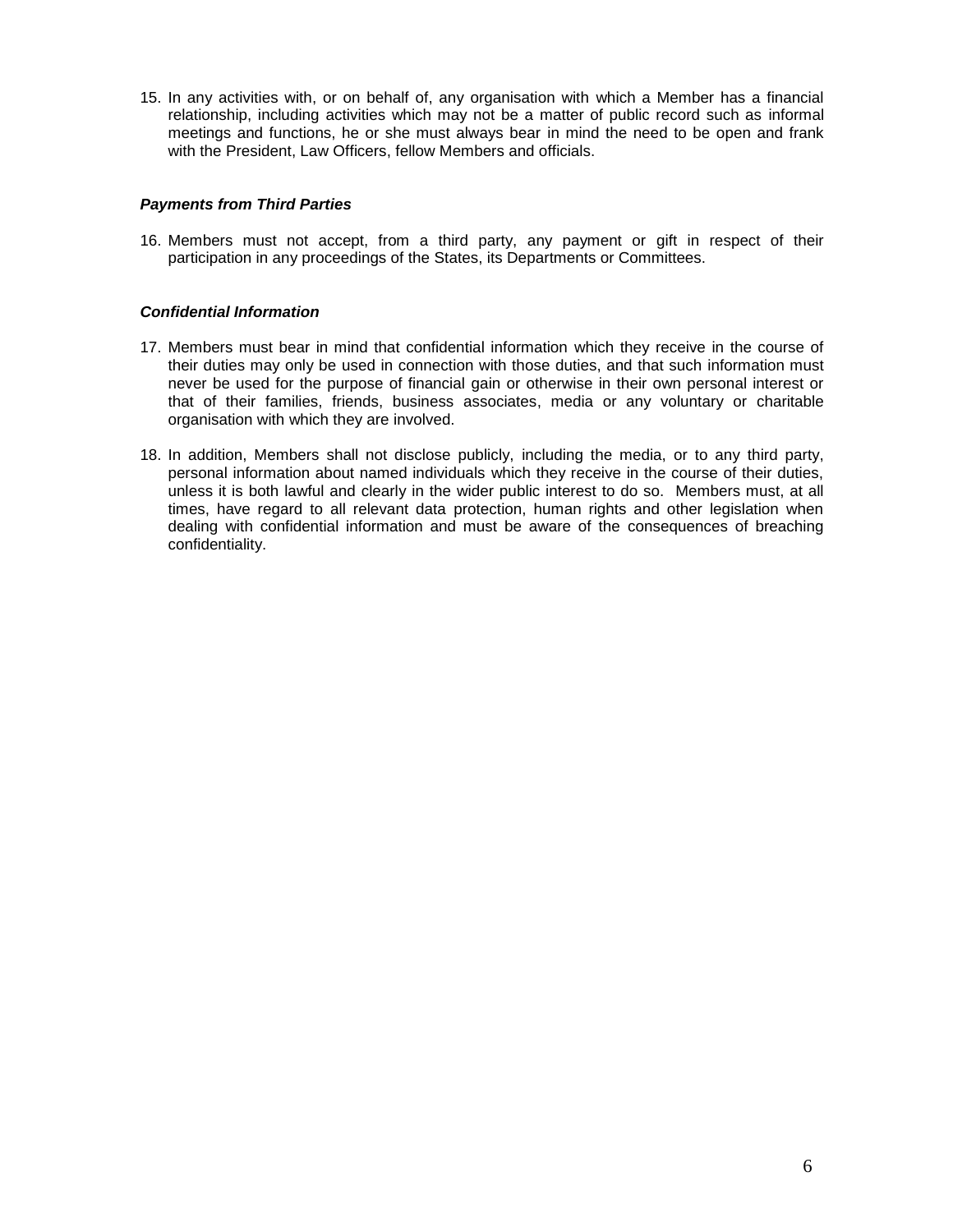# **PART II**

## **Qualified Privilege for States Proceedings**

- 19. The Government of Alderney Law confers *qualified* privilege on Members in respect of any words spoken in, or in any report to the States or any Department or Committee thereof. This includes requêtes, amendments, questions, reports and other written documents. Qualified privilege can be used as a defence to any legal proceedings arising as a result of what a Member has said or has been published provided the Member is acting in good faith and without any improper motive or malice when making any statement which is untrue and/or defamatory. It cannot be used as a defence in its own right.
- 20. Members are afforded this protection to enable them to air any matter, regardless of the power, wealth or status of those criticised.
- 21. The counter-balance to privilege, however, is responsibility; and Part V of this Code sets out the mechanism for the investigation of allegations of abuse of privilege and, where such an allegation is found to be substantiated, the penalties which may be imposed on the Member concerned.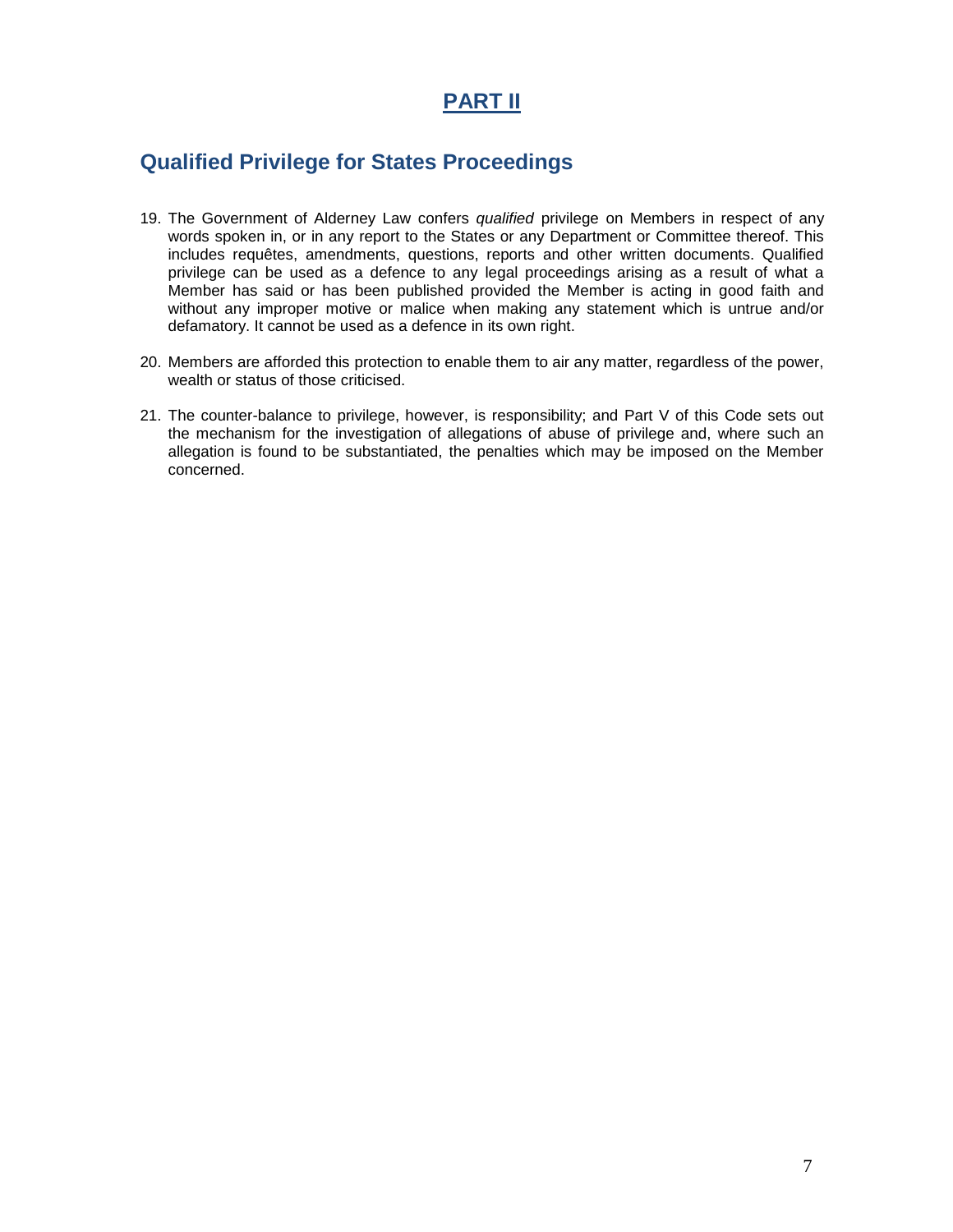### **PART III**

### **Composition of the Members' Conduct Review Panel**

- 22. There shall be established, , a Members' Conduct Review Panel, for the purpose of investigating any complaint, provided it has been made in accordance with the procedure set out in Part IV of this Code.
- 23. The **Members Conduct Review Panel** shall comprise the President, as Chairman, and up to five members of the population on the electoral role chosen by the Policy and Finance Committee and the President and appointed in writing by the President at the Annual meeting of the States each year. Members of the States and their spouses shall not be eligible to serve on this Panel. A person so appointed may at any time resign his appointment by notice in writing delivered to the President
- 24. The term of office of those appointed to a Conduct Review Panel shall end on the anniversary of the date of their appointment.
- 25. A member asked to serve on a Conduct Review Panel, who has any direct or indirect personal interest in the matter referred to the Panel shall immediately declare that interest to the Chairman of the Panel and may not serve.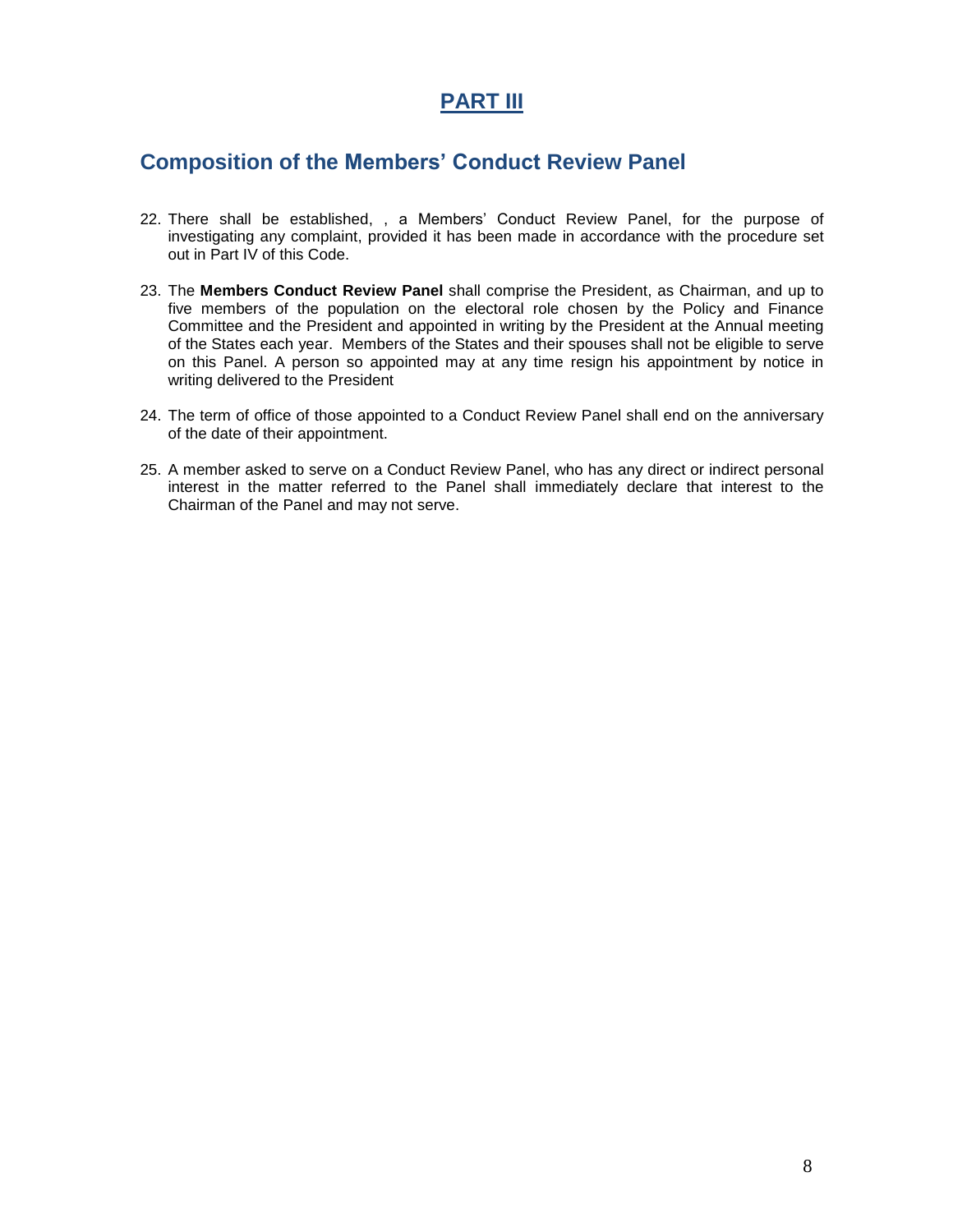## **PART IV**

## **Procedure for considering complaints concerning Members Conduct**

- 26. Complaints, whether from Members or from members of the public, alleging that the conduct of a Member is in breach of the Code of Conduct as set out in Parts I and II must be addressed in writing to the Greffier and the President of the States requesting the President to direct that the alleged misconduct be referred to a Members Conduct Review Panel for consideration.
- 27. Complainants are required to supply the Greffier with supporting evidence. Unsubstantiated and frivolous allegations and anonymous complaints will not be considered. A complaint founded only upon a media report will not normally be treated as a substantiated allegation.
- 28. If the President is satisfied that there is sufficient evidence to support the complaint he shall alert the Conduct Review Panel, ask the Member concerned to respond to the complaint, and then ask the Panel to conduct an investigation. The Member concerned will at every stage be given full details of the nature of the complaint and will be invited to address the Panel.
- 29. All Members are required to co-operate fully and promptly with the Panel during any investigation even if the Member concerned considers that the alleged breach of the code is unsubstantiated. Failure to co-operate in any investigation will, in itself, be regarded as a breach of the Code.
- 30. The Panel may request (but has no authority to compel)
	- a) the production of papers and records
	- b) the attendance of any person before it, and
	- c) specific documents in the possession of a Member relating to its inquiries be laid before it.
- 31. If the Chairman, when considering the initial evidence or the Panel in the course of its investigation has cause to believe that a criminal offence may have been committed, he or the panel (as the case may be) shall immediately suspend the proceedings, consult the Greffier and if so advised refer the matter to the Chief Officer of Police. The investigation shall not be resumed until either judicial proceedings have been concluded or the Chief Officer of Police has certified to the Chairman that he has no further interest in the matter.
- 32. Where the Panel finds that a complaint has been substantiated a report of the investigation and the Panel's decision shall be forwarded to the Member under investigation and to the Greffier who shall make the said report available for public inspection whenever the Greffier is open for normal business.

Where the Panel finds that a complaint has been substantiated but is of the view that the breach of conduct was of a minor nature it may dispose of the matter by cautioning the Member concerned.

Where the Panel finds that a complaint has been substantiated and is of the opinion that the Member should be formally reprimanded or suspended, or, where a Member refuses to accept a caution in the circumstances set out in the previous paragraph, it shall report its findings to the States with appropriate recommendations.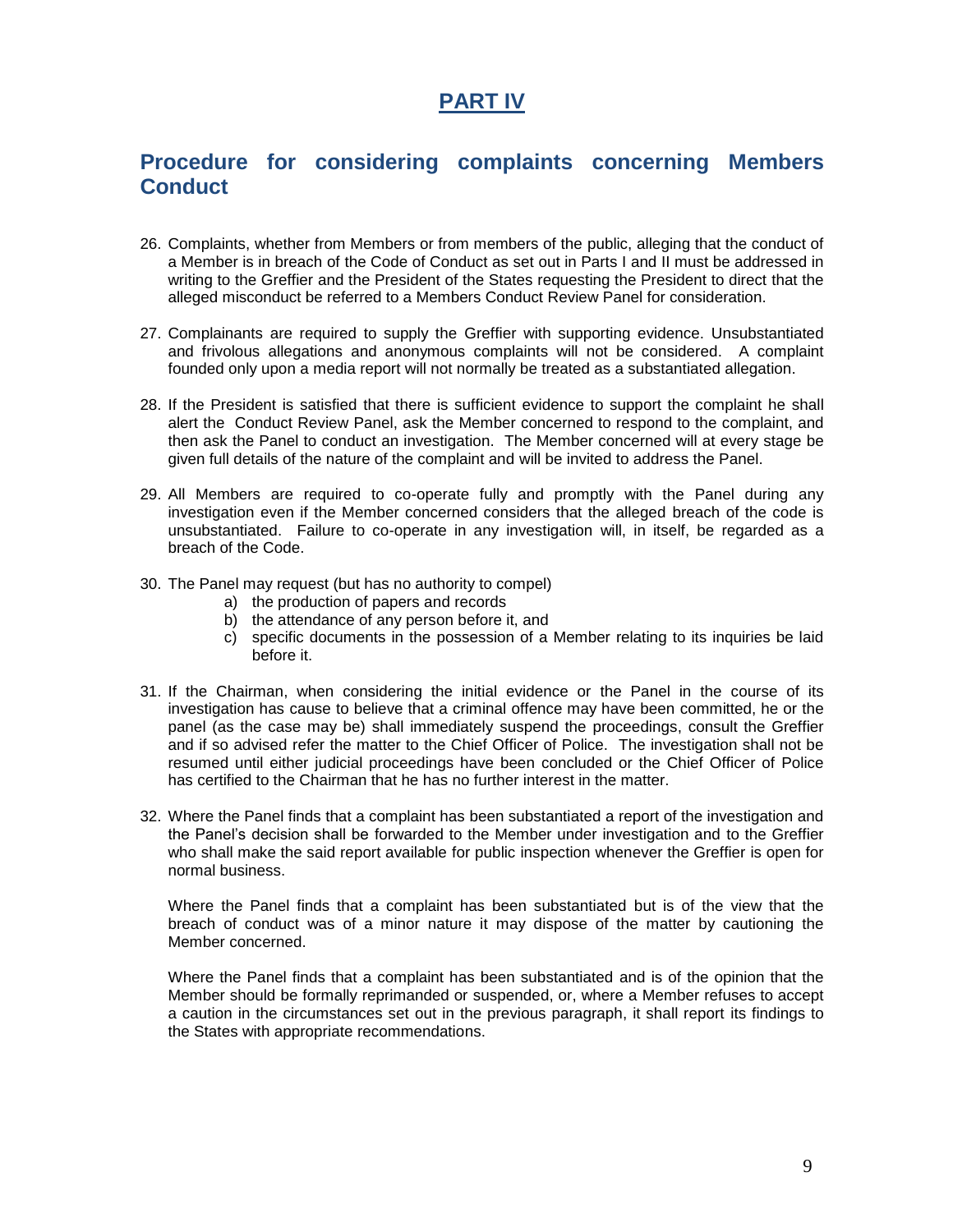# **PART V**

### **Procedure for considering complaints concerning Abuse of Privilege**

33. Conduct, including abuse of privilege, during Meetings of the States and its Committees should be dealt with by the President or the Chairman of the relevant committee according to the States Rules of Procedure 2010 (as amended).

A complaint from Members or a member of the general public alleging that a Member has abused privilege, as set out in Part II, outside an official States or Committee meeting must be addressed in writing to the Greffier and the President of the States including the full details of the basis on which the complainant alleges abuse of privilege and show that there is prima facie case for the matter to be reviewed by the States in Committee.

- 34. The alleged abuse shall only be considered by the States in committee if the President and Greffier, after taking any legal advice it requires, accepts that sufficient evidence of abuse of privilege has been presented.
- 35. The Member accused will be invited to address the States in Committee. All Members are required to co-operate fully during any investigation, even if the Member concerned considers that the alleged abuse is unsubstantiated. Failure to co-operate in an investigation will be regarded as a breach of the Code.
- 36. The States in Committee may request (but not compel)

a) the production of papers and records

b) request the attendance of any person before it,

c) request that specific documents in the possession of a Member relating to its inquiries be laid before it.

37. When the investigation is concluded its findings shall be reported to a formal meeting of the States, and, if the allegation is upheld, with advice as to whether it should reprimand or suspend the offending Member. When a suspension is proposed the terms of the proposed suspension must be set out in the report.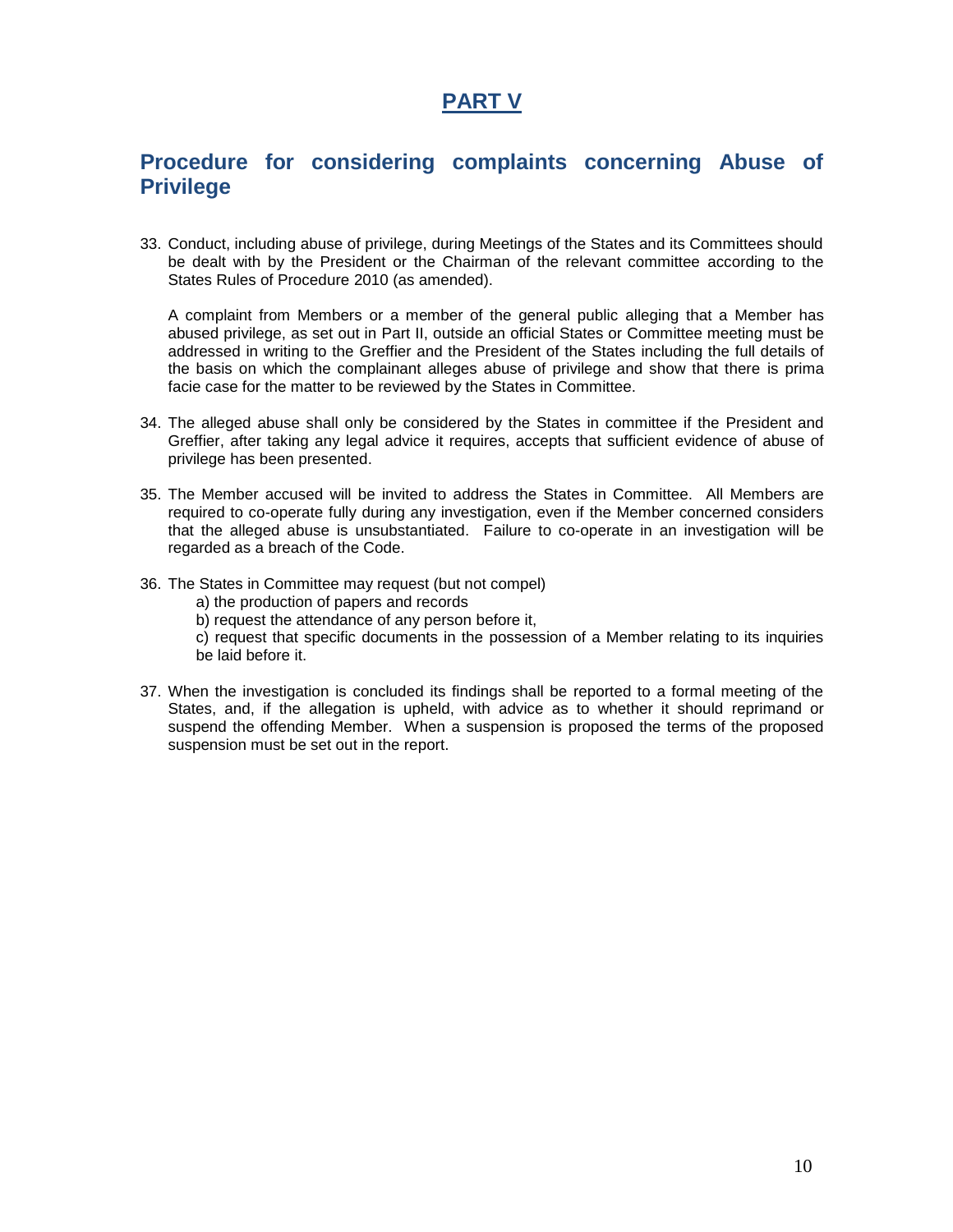## **PART VI**

### **Suspension of a Member**

- 38. The States may, in dealing with breaches of conduct or abuse of privilege, suspend a Member for a period not exceeding two months, either from all States service or from a particular office or function, e.g. from the membership of a particular Committee or Sub-committee.
- 39. A Member suspended from a particular office or function may not, during the period of his suspension, take any part in meetings or other matters relating to that office or function but may, in all other matters, continue to serve as a Member of the States.
- 40. A Member suspended from all States service shall not, during the period of his suspension:
	- **EXEDENT ENTER IN STATE STATE:** enter the States are meeting;
	- **take part in any meeting or other matter relating to the States or a Department or** Committee of the States;
	- sign any report, requête or other document relating to the business of the States;
	- **EXE** ask any question pursuant to Rule 18 of the Rules of Procedure.
- 41. The States shall, when resolving that a Member be suspended, specify in each case whether any or all of the allowances payable to the Member pursuant to the Rules for Payments to States Members should cease during the period of suspension.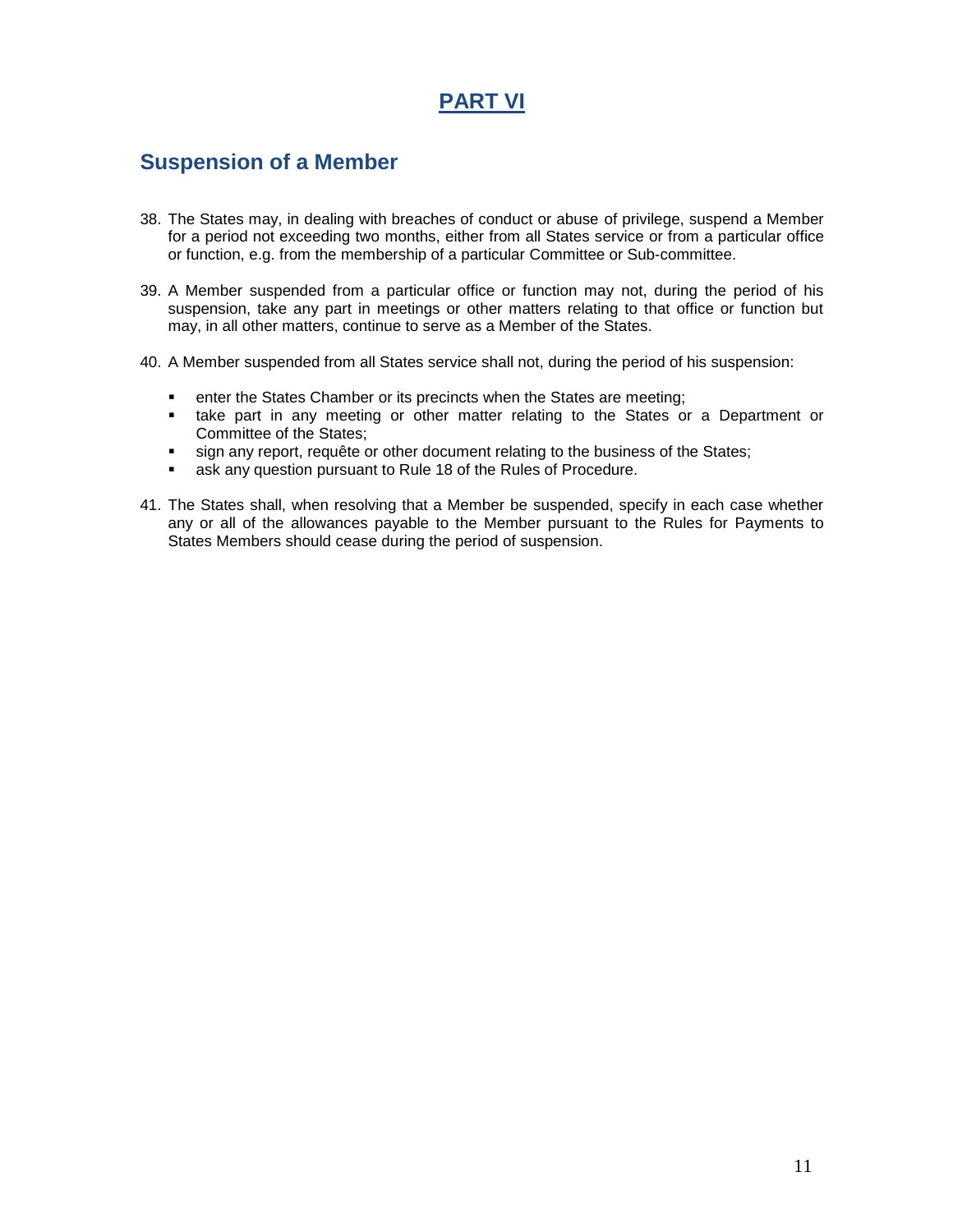# **PART VII**

# **General**

#### *Applicability to Non-States Members of States Departments and Committees*

42. This Code shall, where the context so permits, apply to Non- States Members of States Departments and Committees.

#### *Definitions*

43. In Part III reference to "the Chairman" includes "the Deputy Chairman" where the context so permits.

#### *Commencement*

44. This Code of Conduct shall come into force on 17th April 2014.